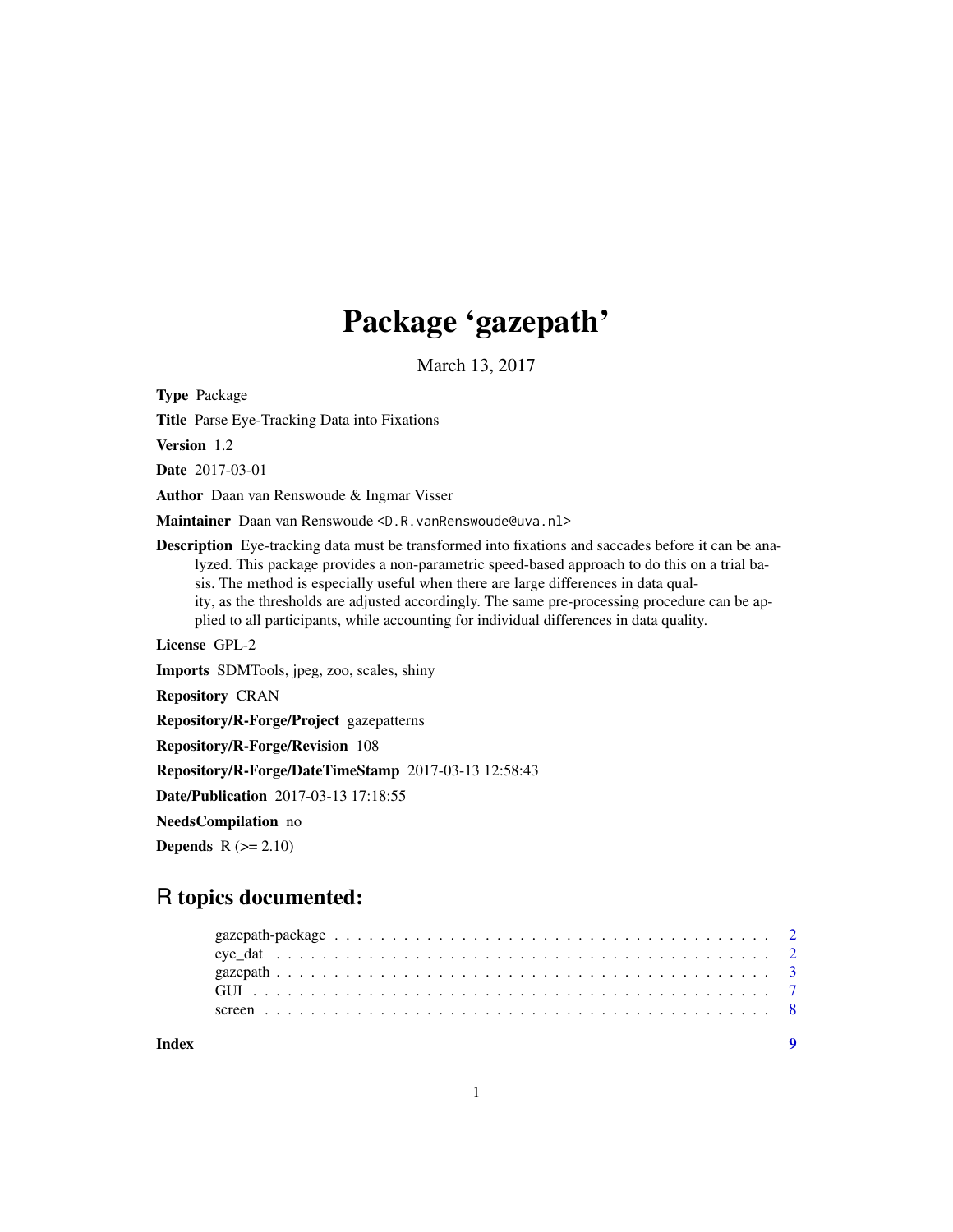<span id="page-1-0"></span>

#### Description

Eye-tracking data must be transformed into fixations and saccades before it can be analyzed. This package provides a non-parametric speed-based approach to do this on a trial basis. The method is especially useful when there are large differences in data quality, as the thresholds are adjusted accordingly. The same pre-processing procedure can be applied to all participants, while accounting for individual differences in data quality.

#### Details

| Package: | gazepath   |
|----------|------------|
| Type:    | Package    |
| Version: | 1.2        |
| Date:    | 2017-03-01 |
| License: | $GPL-2$    |

#### Author(s)

Daan van Renswoude & Ingmar Visser

Maintainer: Daan van Renswoude <D.R.vanRenswoude@uva.nl>

#### References

Mould, M. S., Foster, D. H., Amano, K., & Oakley, J. P. (2012). A simple nonparametric method for classifying eye fixations. Vision research, 57, 18-25.

| eye_dat<br>Eye_Data |
|---------------------|
|---------------------|

#### Description

eye-tracking data of an 11-month-old infant watching 15 real-world scene stimuli

#### Usage

eye\_dat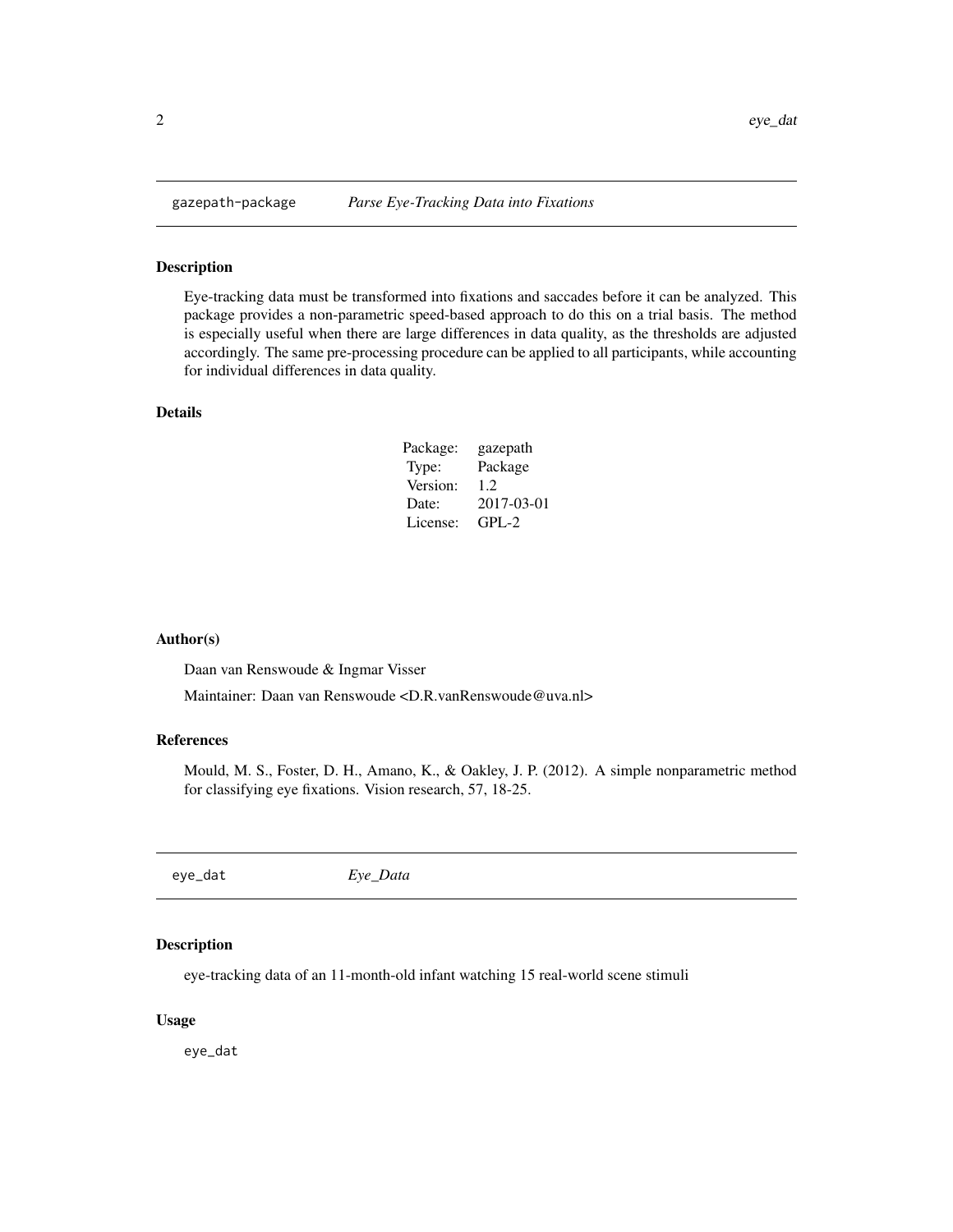#### <span id="page-2-0"></span>gazepath 3

#### Format

A dataframe with 4 variables (x- and y-coordinates of gazeposition in pixels, stimuli name and distance to the screen in mm)

#### Source

S. P. Johnson

#### References

S. P. Johnson

gazepath *Transform Raw Eye-Tracking Data into Fixations and Saccades*

#### Description

This function transforms raw eye-tracking data into fixations and saccades using a non-parametric speed-based approach to do this on a trial basis. The method is especially useful when there are large differences in data quality between or within participants. Lower data quality results in more conservative thresholds, thereby controlling for noise levels.

#### Usage

```
gazepath(data, x1, y1, x2 = NULL, y2 = NULL, d1, d2 = NULL, trial,
height_px, height_mm, width_px, width_mm, extra_var = NULL,
res_x = 1280, res_y = 1024, samplerate = 500,
method = "Mould", posthoc = FALSE, thres_vel = 35,
thres_dur = 100, min_dist = 250, in_thres = 150## S3 method for class 'gazepath'
summary(object, ...,
complete_only = FALSE, fixations_only = FALSE)
## S3 method for class 'gazepath'
plot(x, ..., trial_index = 1)## S3 method for class 'gazepath'
print(x, \ldots)## S3 method for class 'gazepath'
head(x, \ldots)## S3 method for class 'gazepath'
tail(x, \ldots)
```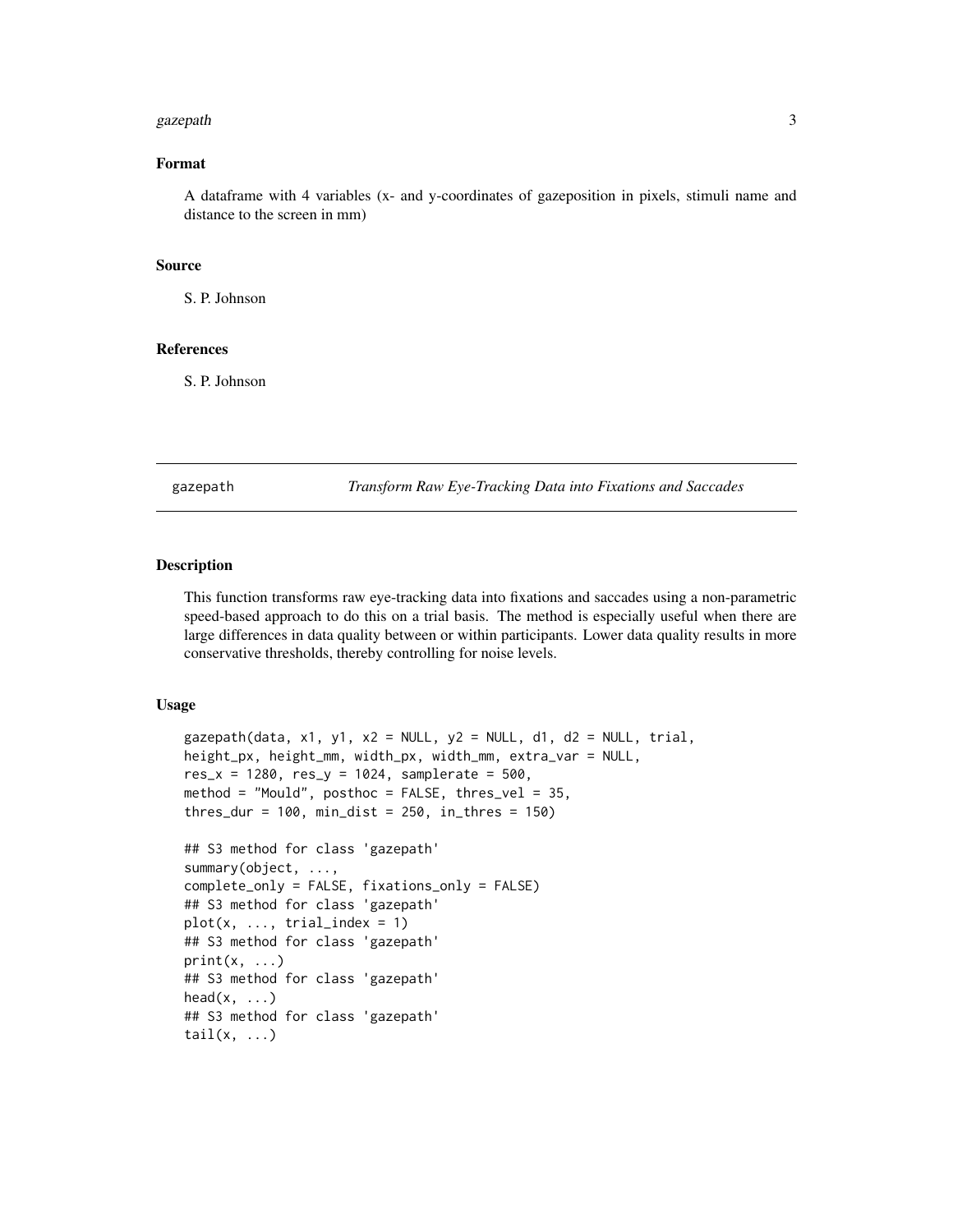## Arguments

| data           | The dataframe with at least the raw x- and y-coordinates, the distance to the<br>screen in mm and a trial index.                                                                                                                                 |
|----------------|--------------------------------------------------------------------------------------------------------------------------------------------------------------------------------------------------------------------------------------------------|
| x1             | The column name (between quotes, e.g. 'x1') or the number of the column in<br>the dataframe containing the x-coordinates                                                                                                                         |
| y1             | The column name (between quotes, e.g. 'y1') or the number of the column in<br>the dataframe containing the y-coordinates                                                                                                                         |
| x2             | When tracking was binocular, the column name (between quotes, e.g. $x2'$ ) or<br>number of the dataframe containing the x-coordinates of the second eye                                                                                          |
| y2             | When tracking was binocular, the column name (between quotes, e.g. $'y2'$ ) or<br>number of the dataframe containing the y-coordinates of the second eye                                                                                         |
| d1             | The column name (between quotes, e.g. $'d2'$ ) or number of the data frame con-<br>taining the distance in mm                                                                                                                                    |
| d <sub>2</sub> | When tracking was binocular, the column name (between quotes, e.g. 'd2') or<br>number of the dataframe containing the distance in mm of the second eye                                                                                           |
| trial          | The column name (between quotes, e.g. 'TRIAL_INDEX') or number of the<br>dataframe containing the trial or stimuli index                                                                                                                         |
| height_px      | The height of the stimuli in pixels, can be a single value or a vector of length<br>number of trials when stimuli differ in size per trial                                                                                                       |
| height_mm      | The height of the stimuli in mm, can be a single value or a vector of length<br>number of trials when stimuli differ in size per trial                                                                                                           |
| width_px       | The width of the stimuli in pixels, can be a single value or a vector of length<br>number of trials when stimuli differ in size per trial                                                                                                        |
| width_mm       | The height of the stimuli in pixels, can be a single value or a vector of length<br>number of trials when stimuli differ in size per trial trials                                                                                                |
| extra_var      | A vector of names of the variables that must return in the output file, for exam-<br>ple, condition, stimuli name, etc.                                                                                                                          |
| $res_x$        | The horizontal resolution of the monitor in pixels                                                                                                                                                                                               |
| $res_y$        | The vertical resolution of the monitor in pixels                                                                                                                                                                                                 |
| samplerate     | The samplerate, e.g., 60 for a 60 Hz scanner, 500 for a 500 Hz scanner                                                                                                                                                                           |
| method         | Must be one of the following methods: Mould, MouldDur, Mould.all, Mould.allDur,<br>gazepath, dispersion, velocity.                                                                                                                               |
|                | Mould estimates velocity threshold per trial and duration thresholds per person<br>(recommended for high, > 250 Hz, samplerate and high quality data)                                                                                            |
|                | MouldDur estimates velocity threshold per trial and uses the duration thresholds<br>specified under 'thres_dur' (recommended for low, $<$ 250 Hz, samplerate data<br>and data of low quality)                                                    |
|                | Mould.all estimates velocity threshold and duration threshold for all trials (rec-<br>ommended for high, > 250 Hz, samplerate data and data with short trial times,<br>$<$ 2 seconds)                                                            |
|                | Mould.allDur estimates one velocity threshold for all trials and uses the dura-<br>tion threshold specified under 'thres_dur' (recommended for high, > 250 Hz,<br>samplerate data and data with short trial times, $<$ 2 seconds and few trials) |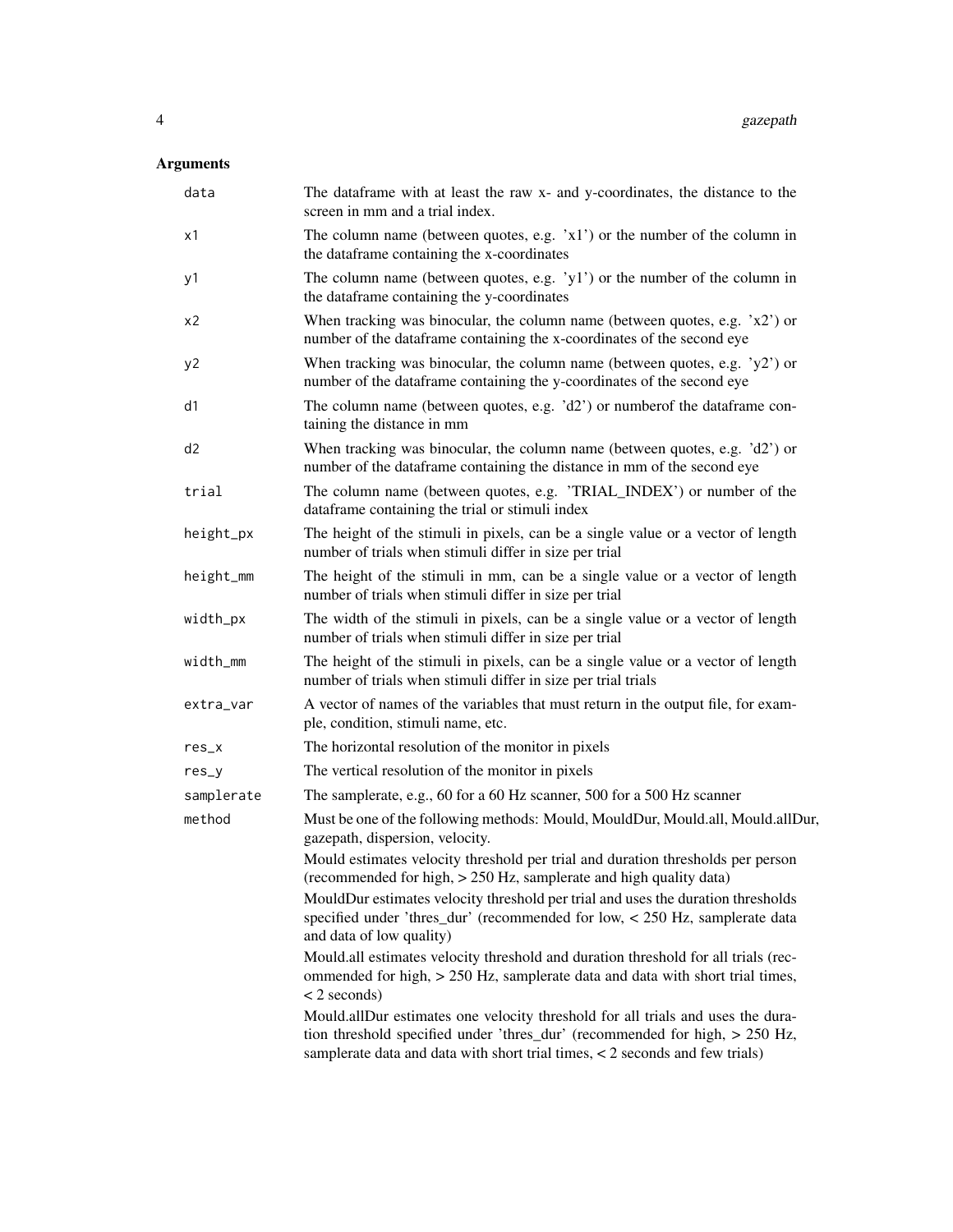#### gazepath 5 and 5 and 5 and 5 and 5 and 5 and 5 and 5 and 5 and 5 and 5 and 5 and 5 and 5 and 5 and 5 and 5 and 5 and 5 and 5 and 5 and 5 and 5 and 5 and 5 and 5 and 5 and 5 and 5 and 5 and 5 and 5 and 5 and 5 and 5 and 5 a

|                | gazepath estimates velocity thresholds per person and uses the duration thresh-<br>olds specified under 'thres_dur'. Furthermore, extra preprocessing steps are per-<br>formed, such as, last point interpolation of missing data sequences of length<br>in_thres and combining succesive fixations that overlap in space. |
|----------------|----------------------------------------------------------------------------------------------------------------------------------------------------------------------------------------------------------------------------------------------------------------------------------------------------------------------------|
|                | dispersion derives fixations and saccades based on a dispersion threshold of .9<br>degrees of visual angle                                                                                                                                                                                                                 |
|                | velocity classifies saccades as sequences of samples $($ > 4ms) that have a velocity<br>over 35 deg/s. Fixations are the sequences of samples that are not saccades and<br>pass the duration threshold of 100 ms                                                                                                           |
| posthoc        | TRUE or FALSE (default). When TRUE successive fixations close in space are<br>merged.                                                                                                                                                                                                                                      |
| thres_vel      | The desired velocity threshold, will only be used for method 'velocity'                                                                                                                                                                                                                                                    |
| thres_dur      | The desired duration threshold, will be used for methods 'gazepath', 'velocity'<br>and 'MouldDur'                                                                                                                                                                                                                          |
| min_dist       | The minimal distance from the screen in mm, samples below this distance are<br>considered unreliable and are omitted from further analysis.                                                                                                                                                                                |
| in_thres       | The durations threshold in msec used by the gazepath method to interpolate.                                                                                                                                                                                                                                                |
| object         | Object of class 'gazepath' can be used in the plot, summary and print function                                                                                                                                                                                                                                             |
| X              | Object of class 'gazepath' can be used in the plot, summary, head, tail and print<br>function                                                                                                                                                                                                                              |
| trial_index    | Argument of the plot function, refering to the trial to be plotted                                                                                                                                                                                                                                                         |
| complete_only  | Argument (TRUE/FALSE) to indicate whether only fixations that have incoming<br>out outgoing saccades and saccades that are between two fixations should be<br>selected                                                                                                                                                     |
| fixations_only | Argument (TRUE/FALSE) to indicate whether only fixations should be returned<br>by summary, instead of fixations and saccades                                                                                                                                                                                               |
| .              | Not used currently                                                                                                                                                                                                                                                                                                         |
|                |                                                                                                                                                                                                                                                                                                                            |

#### Details

no details

### Value

gazepath returns a list of 16 items. names(list) and be used to extract useful information, the plot() and summary() functions can be used to verify the procedure and obtain the fixations.

1. Classifications

List of length number of trials with a vector indicating whether a sample is classified as fixation 'f', saccade 's', unknown 'u' or NA

2. x-coordinates

List of length number of trials with vectors of the x-coordinates of each trial

3. y-coordinates

List of length number of trials with vectors of the y-coordinates of each trial

4. Method single value indicating what method was used to classify fixations and saccades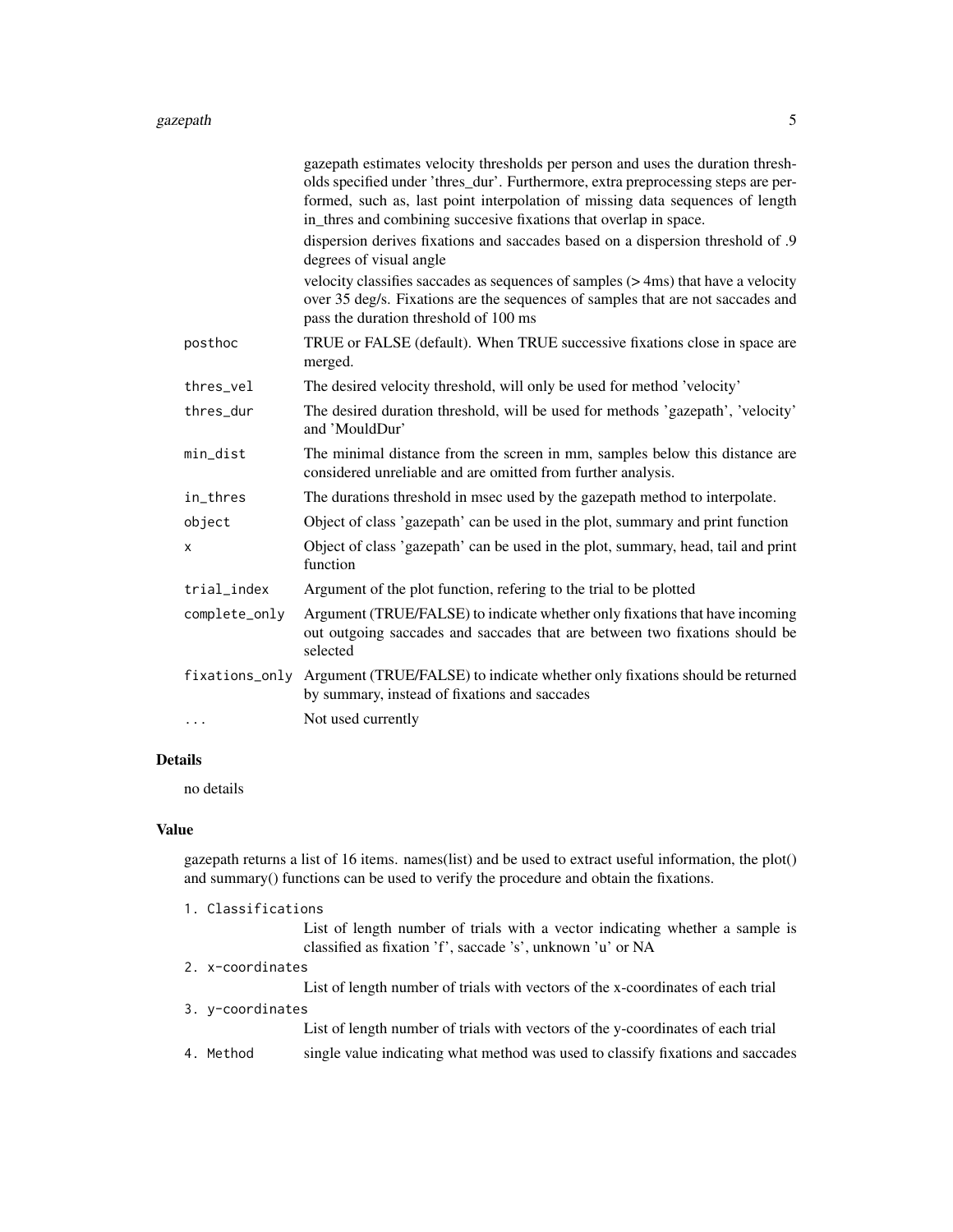|  | 5. Robustness            | Vector containing the mean durations of usable data segments per trial in mil-<br>liseconds. Higher values indicate better data quality                                                                                 |
|--|--------------------------|-------------------------------------------------------------------------------------------------------------------------------------------------------------------------------------------------------------------------|
|  | 6. Presicion             | Vector containing the mean differences in pixels between raw data points and a<br>smoothed version of the data. Higher values indicate poorer data quality                                                              |
|  | 7. Velocity thresholds   |                                                                                                                                                                                                                         |
|  |                          | Vector with the velocity thresholds of each trial (methods: gazepath, Mould,<br>MouldDur) in deg/s, or a single value when a single velocity threshold is used (methods:<br>velocity, Mould.all, dispersion)            |
|  | 8. Duration threshold    |                                                                                                                                                                                                                         |
|  |                          | Vector with the duration thresholds of each trial (method: Mould) in millisec-<br>onds, or a single value when a single duration threshold is used (methods: gazepath,<br>MouldDur, Mould.all, velocity and dispersion) |
|  | 9. Speed                 | List of length number of trials with vectors containing the speed at each sample                                                                                                                                        |
|  | 11. Head target distance | 10. Samplerate The samplerate                                                                                                                                                                                           |
|  |                          | Let of langth number of trials with vectors containing the distance to the screen                                                                                                                                       |

List of length number of trials with vectors containing the distance to the screen in mm for each sample

- 12. Height in pixels
	- Vector of length number of trials with the stimuli heights in pixels
- 13. Height in mm

Vector of length number of trials with the stimuli heights in mm

14. Width in pixels

Vector of length number of trials with the stimuli widths in pixels

15. Widtht in mm

Vector of length number of trials with the stimuli widths in mm

16. Fixations and saccades per trial

List of length number of trials with dataframes containing the fixations and saccades, see also summary()

#### Author(s)

Daan van Renswoude & Ingmar Visser

#### References

Mould, M. S., Foster, D. H., Amano, K., & Oakley, J. P. (2012). A simple nonparametric method for classifying eye fixations. Vision research, 57, 18-25.

#### Examples

```
#### Example
data(screen)
data(eye_dat)
example \leq gazepath(eye_dat, x1 = 1, y1 = 2, d1 = 4, trial = 3,
height_px = screen[,1], height_mm = screen[,2],
width_px = screen[,3], width_m = screen[,4],method = 'gazepath', samplerate = 500)
```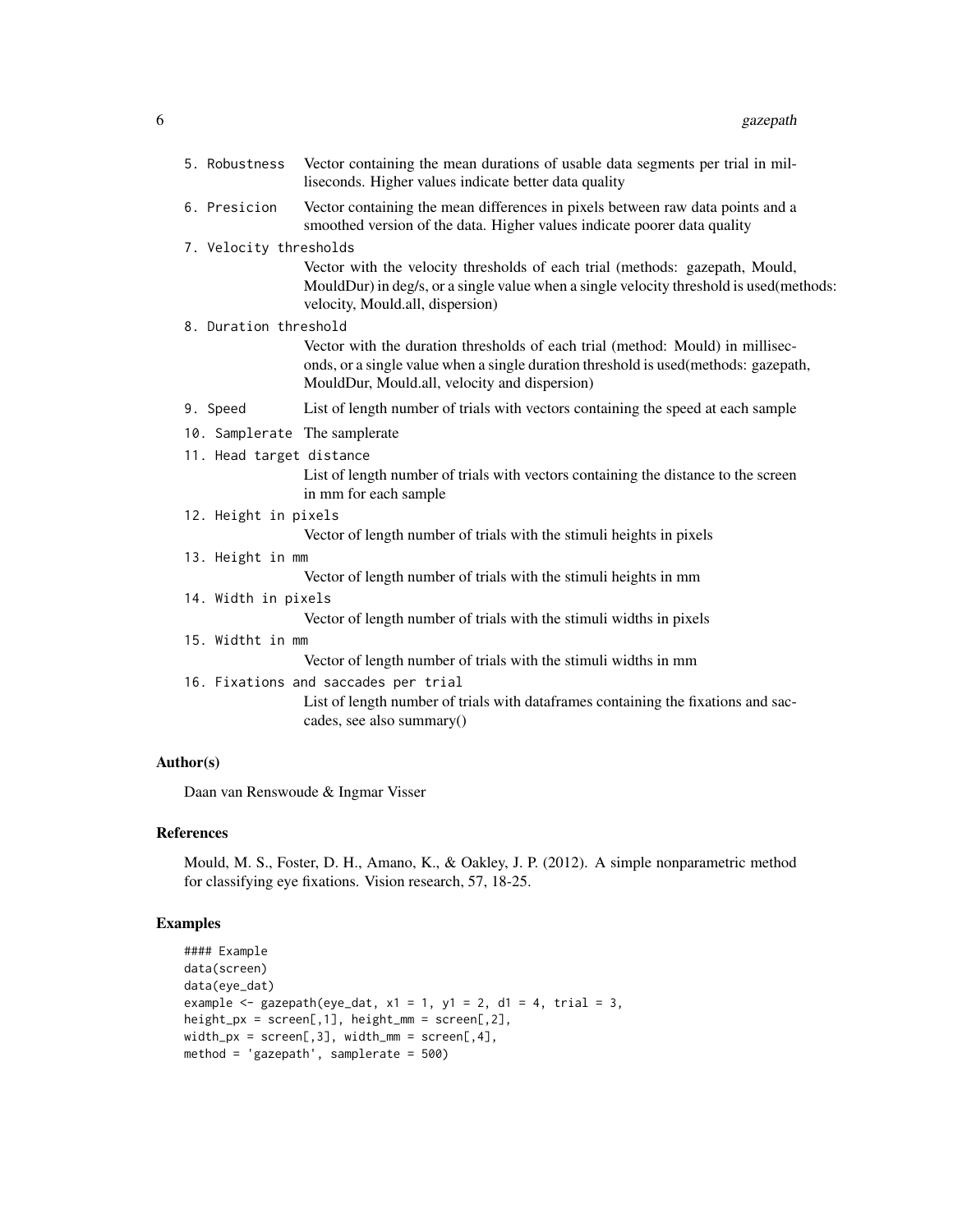```
## Use different i's to check the estimated fixations per trial
i \leq -1plot(example, trial_index = i)
## The estimated fixations, orderded per trial
s <- summary(example, complete_only = FALSE)
```
GUI *Graphical User Interface (GUI) for gazepath implemented in Shiny*

#### Description

This function is a wrapper around gazepath and provides a graphical user interface (GUI) in shiny to parse raw eye-tracking data into fixations and saccades. The GUI functions opens a browser that serves as GUI to parse and visualize eye-tracking data

#### Usage

GUI()

#### Arguments

no arguments

#### Details

no details

#### Value

nothing is returned

#### Author(s)

Daan van Renswoude & Ingmar Visser

#### References

Mould, M. S., Foster, D. H., Amano, K., & Oakley, J. P. (2012). A simple nonparametric method for classifying eye fixations. Vision research, 57, 18-25.

#### Examples

## Not run: GUI()

## End(Not run)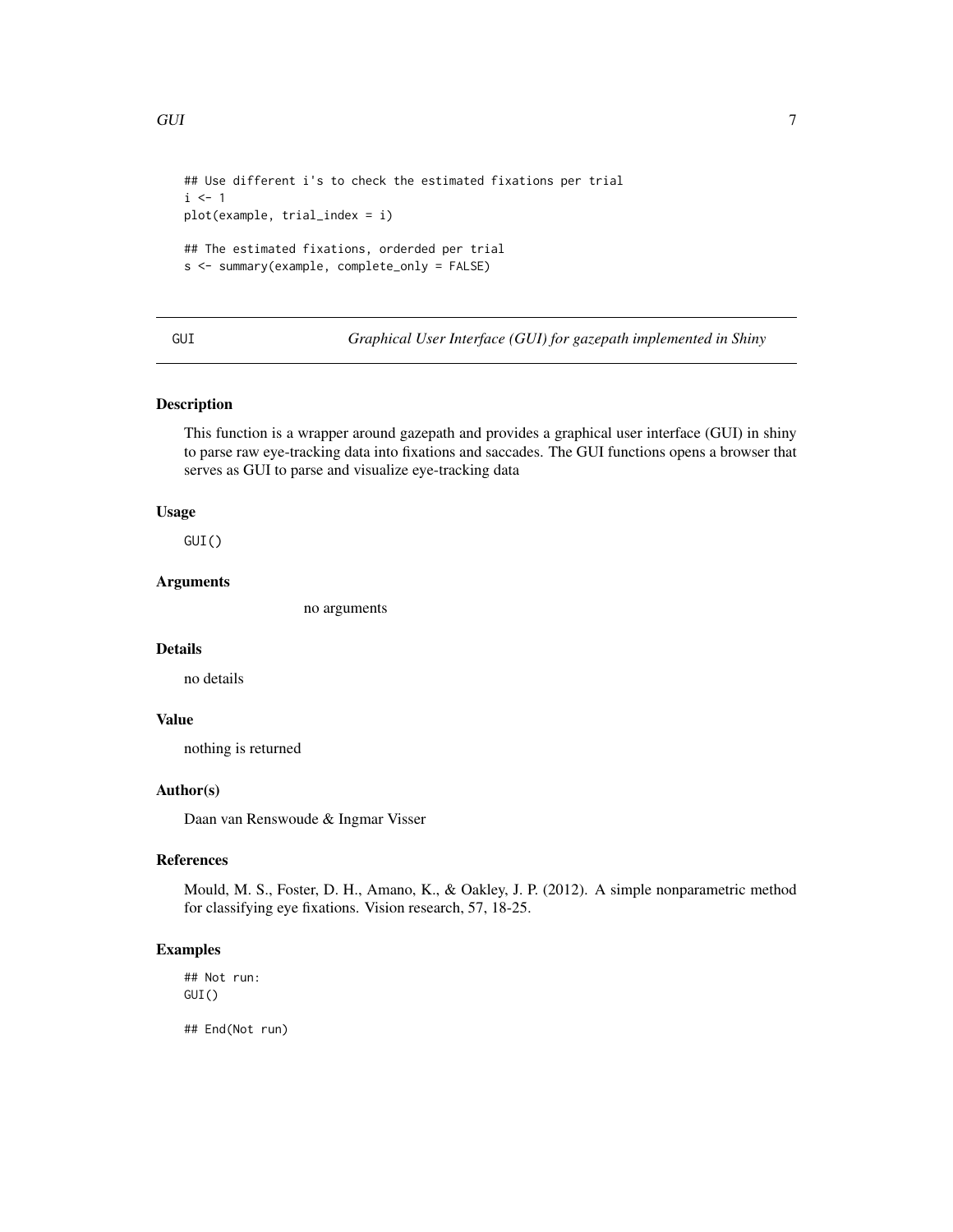<span id="page-7-0"></span>

#### Description

Screen and stimuli dimensions in pixels and mm, belonging to the dataset 'eye\_data'.

## Usage

screen

## Format

A dataframe with 4 variables (the height and width of stimuli in pixels and mm)

#### Source

S. P. Johnson

#### References

S. P. Johnson